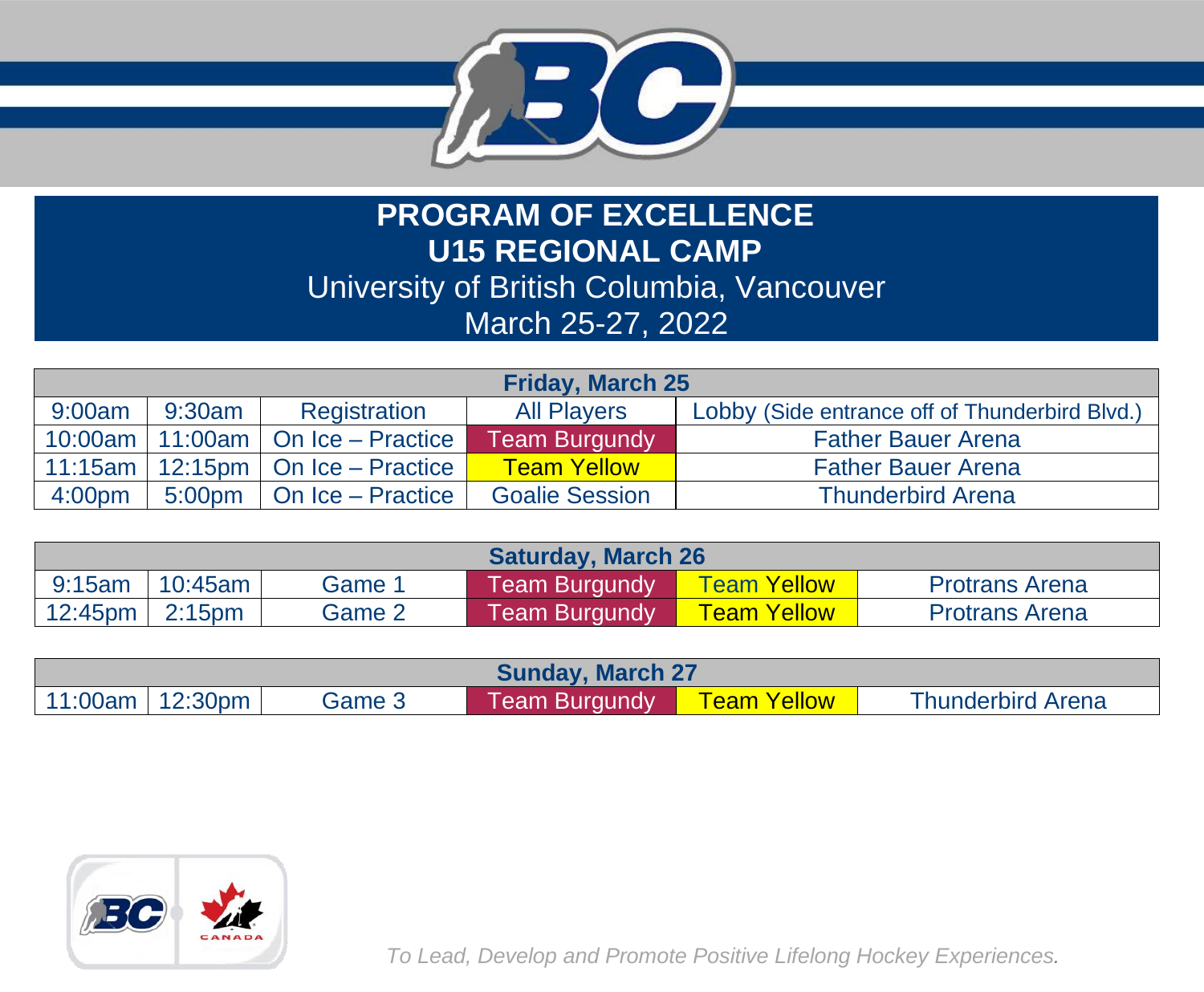

| <b>TEAM BURGUNDY</b> |      |                 |                 |                  |             |                     |
|----------------------|------|-----------------|-----------------|------------------|-------------|---------------------|
| No.                  | Pos. | Last            | <b>First</b>    | <b>Birthdate</b> | Height (ft) | <b>Weight (lbs)</b> |
| 98                   | G    | Tu              | Eric            | 2008-10-26       | 6'1"        | 180                 |
| 3                    | D    | Gallamore       | Wade            | 2008-02-28       | 5'6''       | 125                 |
| 5                    | D    | Liu             | Henry           | 2008-06-20       | 6'1''       | 168                 |
| 6.                   | D    | <b>Martinez</b> | Tyrese          | 2008-07-19       | 5'8''       | 120                 |
| ⇁                    | D    | <b>Neufeldt</b> | <b>Donald</b>   | 2008-06-09       | 5'5''       | 108                 |
| 8                    | D    | <b>Nicolson</b> | Ryan            | 2008-02-14       | 5'9''       | 140                 |
| 9                    | D    | Wilson          | <b>Nicholas</b> | 2008-02-16       | 5'3''       | 150                 |
| 10                   | Е    | <b>Bautista</b> | <b>Malakai</b>  | 2008-05-07       | 5'3''       | 130                 |
| 11                   | Е    | <b>Bitonti</b>  | Jonathan        | 2008-02-21       | 5'6''       | 125                 |
| 12                   | Е    | Edmondson       | L.J             | 2008-07-31       | 5'2"        | 120                 |
| 13                   | Е    | Kaila           | Harshaan        | 2008-09-16       | 5'8"        | 145                 |
| 14                   | Е    | Ramlal          | Sorash          | 2008-01-23       | 5'7''       | 135                 |
| 16                   | Е    | Morgan          | <b>Brenden</b>  | 2008-05-30       | 5'5''       | 120                 |
| 17                   |      | Kazakoff        | Alex            | 2008-05-02       | 5'7''       | 135                 |



MALE U15 Regional Camp March 25 – 27, 2022 | UBC